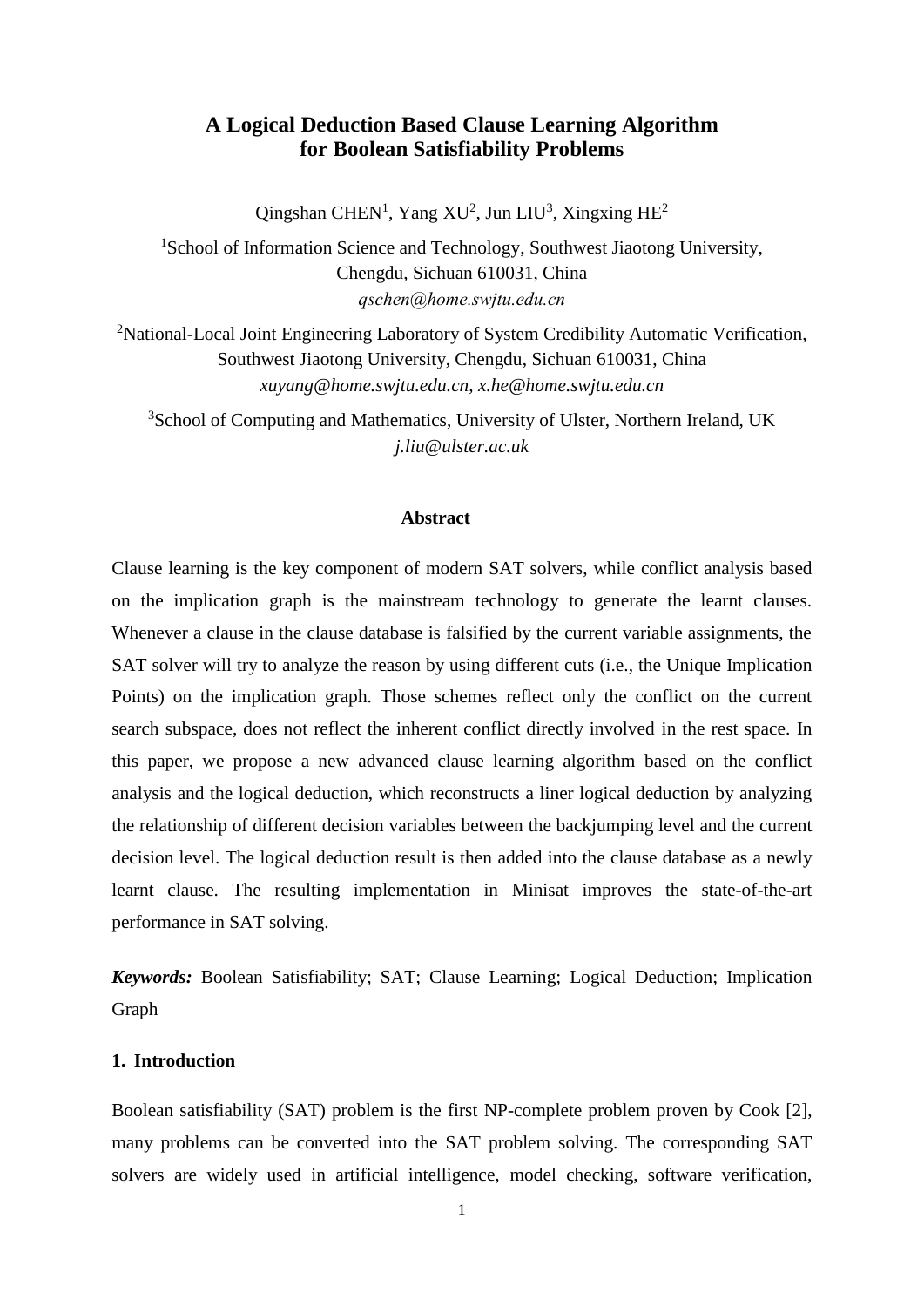integrated circuit verification, combinatorial optimization, and other fields. Over the last two decades, many heuristic algorithms for SAT solvers have been developed, such as clause learning [\[3](#page-15-1)[,4](#page-15-2)[,15\]](#page-16-0), non-chronological backtracking [\[4\]](#page-15-2), branching heuristic [\[4](#page-15-2)[,6](#page-15-3)[,19](#page-16-1)[,20\]](#page-16-2), restart [\[5](#page-15-4)[,21,](#page-16-3)22], clause deleting [\[6](#page-15-3)[,23\]](#page-16-4), and so on. With the help of those algorithms, the modern SAT solvers can solve the problem with millions of clauses, and those algorithms also enhance the chances for the SAT solvers to be widely applied in industry.

Among the key technologies of SAT solvers, clause learning is the most important one. In the search procedure, whenever a new decision variable is chosen, the Boolean Constraint Propagation algorithm (BCP) can determine the values of a series of variables. If any clause in the clause database is falsified, the conflict analysis procedure will be triggered, and new learnt clauses are obtained by analyzing the implication graph [\[3\]](#page-15-1) and added into the original problem. The learnt clauses often make other clauses become redundant, i.e., the learnt clauses can simplify the original problem, but also avoid the solver enter the same conflict search space again. Implication graph and other advanced researches on learning clauses, such as efficient implementation [\[7\]](#page-15-5), minimizing learnt clauses [\[7\]](#page-15-5), measuring the quality of learnt clause and subgraph [\[8](#page-15-6)[,10\]](#page-15-7), extending implication graph [\[9\]](#page-15-8), and so on, have made a great breakthrough in the performance of the SAT solver.

However, the implication graph processing usually does not consider the relationship between different decision variables, but focuses on how to cut the implication graph and obtain the corresponding learnt clauses. Because the literals involved in the learnt clause cannot be assigned false at the same time, implication subgraph reflects only conflicts caused by the assigned variables, therefore it cannot fully reflects the potential conflicts in the rest graph. Jabbour [\[11\]](#page-15-9) used learnt clause and original clause for resolution deduction, and the resolvent was added to the clause database as the new learnt clause and obtained a smaller backjumping level at the same time. The new learnt clause is not directly related to the current conflict. Although the potential conflicts seem to be processed, but sometimes it is hard to pinpoint the deep reasons of the conflict. In this paper, we use logical deductive method with a systematic study of the conflict analysis and clause learning. Whenever a conflict is reached, the solver begins to reconstruct a logical deduction by using decision variables between the backjumping level and the current decision level, and the results is then added to the original problem for further search. Experiments show that the proposed algorithm has significantly improved the frequency of restarts, conflicts and decision-making.

The rest of the paper is organized as follows. Section 2 provides some preliminaries including the main concepts used in the present work. Section 3 summarizes some traditional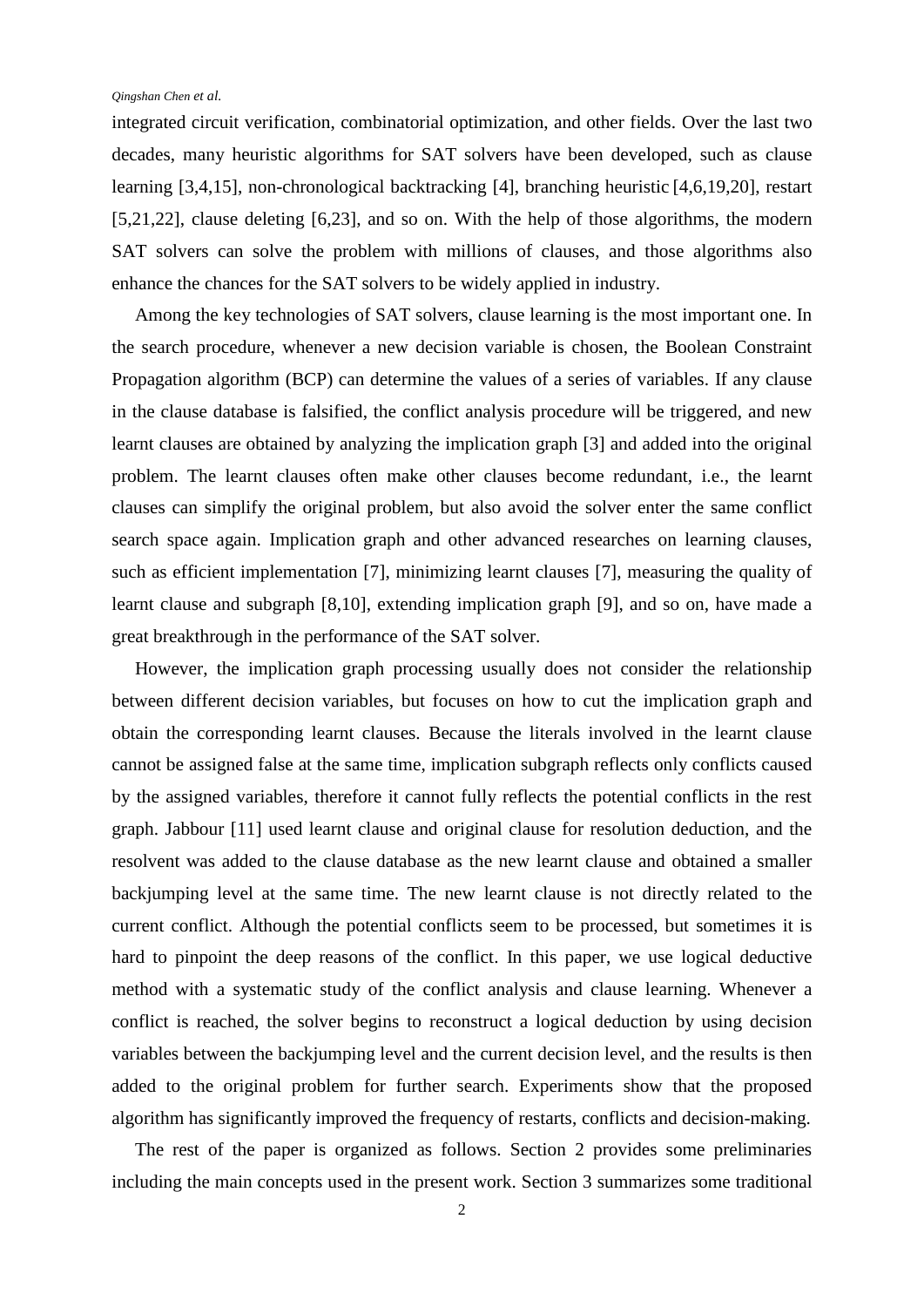learning schemes. Then a new approach using logical deduction for clause learning is proposed and detailed in Section 4. It is followed by the experimental case studies and results analysis in Section 5. Section 6 concludes the paper.

### **2. Preliminaries**

### *2.1.SAT problem*

A propositional formula  $\phi$  is represented in a Conjunctive Normal Form (CNF) which consists of a conjunction of clauses  $C$ ,  $\phi$  is true if and only if all of its clauses are true. A clause C consists of a disjunction of literals *l*, C is true while one of its literals is true. A literal *l* is either a variable x or its negation  $-x$ , i.e., if x is assigned value true (1), then  $-x$ literal *l* is either a variable *x* or its negation  $-x$ , i.e., if *x* is assigned value true (1), then  $-x$  must be false (0), and vice versa. For example,  $\phi_0 = (-x_1 \vee x_3) \wedge (x_1 \vee x_2) \wedge (x_2 \vee -x_3 \vee x_5) \wedge$  $(-x_2 \vee -x_4 \vee -x_5)$  is a CNF formula which contains 5 variables and 4 clauses.

The SAT problem is to decide whether there exists a truth assignment to all the variables such that the formula  $\phi$  becomes true. If exist, then  $\phi$  is satisfiable; otherwise  $\phi$  is unsatisfiable. For the formula  $\phi_0$ , the assignment X  $X = \{x_1 = 1, x_2 = 1, x_3 = 1, x_4 = 0\}$  makes it true, so  $\phi_0$  is satisfiable, we call X is a satisfiable instance or interpretation of  $\phi_0$ .

#### *2.2.CDCL framework*

Conflict-Driven Clause Learning (CDCL) is based on the Davis–Putnam–Logemann– Loveland (DPLL) [\[12](#page-15-10)[,13\]](#page-15-11) algorithm, which is the most mainstream architecture of the modern SAT solver. Typical CDCL SAT solver algorithm [\[24\]](#page-16-5) is shown in Algorithm 1. The SAT solver records an index for each decision level, which is denoted as *decisionlevel* , the *decisionlevel* starts from 0. Each variable in a CNF formula has a unique decision level, denoted as  $L<sub>x</sub>$ . The search procedure will start by selecting an unassigned variable  $p$  and assume a value for it, at the same time, a new decision level will be starting, while the *decisionlevel* adds 1 by itself and the search space will jump to  $v \cup \{p\}$ . BCP( $\phi$ ,  $v$ ) is the Boolean Constraint Propagation (BCP) procedure that consists of the iterated application of the unit clause rule. During these running procedures, a sequence of literals will be derived from it, and we call such variables propagated variables, denoted as  $V|_p$ , and  $L_p = L_{V|_p}$ . *Root*( $x$ ) is a function defined as the decision level where variable  $x$  belongs to, then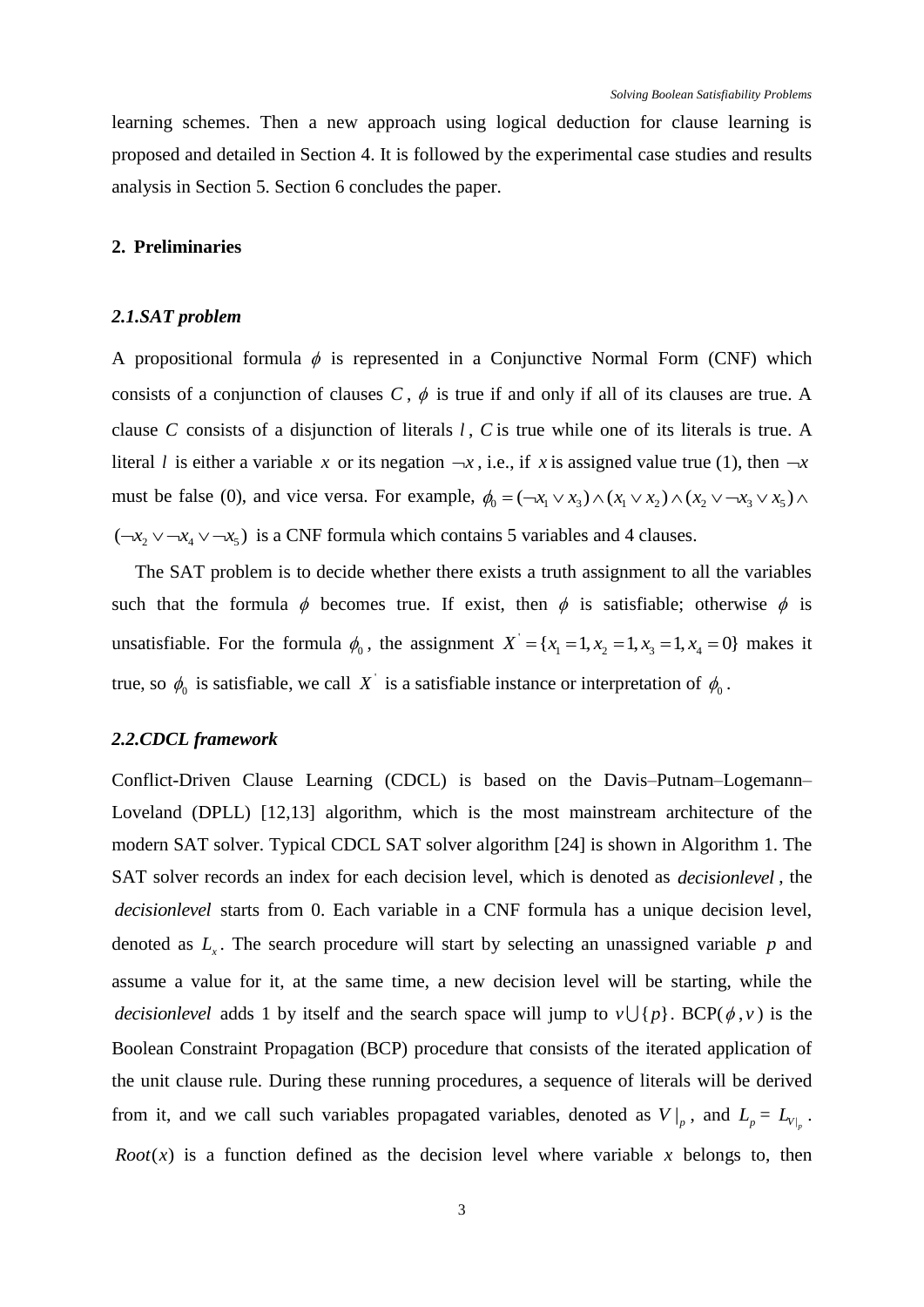*Root*(*p*) = *p*, *Root*(*V* |<sub>*p*</sub>) = *p*. If a conflict occurs in BCP ( $\phi$ , *v*), i.e., any clause, either the initial clause or learnt clause, becomes an empty clause, then the procedure will analyze the reason of conflict, obtain a learnt clause and a backjumping decision level  $\beta$ . If  $\beta$  is 0, representing that the conflict occurs at the top level, then  $\phi$  is unsatisfiable; otherwise undo all assignments between  $\beta$  and the current decision level.

| <b>Algorithm 1:</b> A typical CDCL framework.                             |                                                      |  |  |  |  |
|---------------------------------------------------------------------------|------------------------------------------------------|--|--|--|--|
| <b>Input:</b> CNF formula $\phi$ , assigned variables v.                  |                                                      |  |  |  |  |
| <b>Output:</b> the property of $\phi$ .                                   |                                                      |  |  |  |  |
| $decisionlevel \leftarrow 0$<br>$1 \cdot$                                 |                                                      |  |  |  |  |
| if $(BCP (\phi, v) == \text{CONFLICT})$ then<br>2:                        | <b>Boolean Constraint Propagation</b><br>⊳           |  |  |  |  |
| return UNSATISFIABLE<br>3:                                                |                                                      |  |  |  |  |
| <b>while</b> (not <i>AllVariableAssigned</i> ( $\phi$ , <i>v</i> ))<br>4: |                                                      |  |  |  |  |
| 5:<br>$p \leftarrow PickBranchingLit (\phi, v)$                           | $\triangleright$ Start a new branch                  |  |  |  |  |
| $decisionlevel \leftarrow decisionlevel + 1$<br>6:                        |                                                      |  |  |  |  |
| $v \leftarrow v \cup \{p\}$<br>7:                                         |                                                      |  |  |  |  |
| 8:<br>if $(BCP (\phi, v) = \text{CONFLICT})$ then                         |                                                      |  |  |  |  |
| 9:<br>$\beta$ = ConflictAnalysis( $\phi$ , v)                             |                                                      |  |  |  |  |
| 10:<br>if( $\beta = 0$ ) then                                             | $\triangleright$ Conflict occurred at the root level |  |  |  |  |
| 11:<br>return UNSATISFIABLE                                               |                                                      |  |  |  |  |
| 12:<br>else                                                               |                                                      |  |  |  |  |
| 13:<br>$BackTrack(\phi, v, \beta)$                                        | $\triangleright$ Non-chronological backtracking      |  |  |  |  |
| 14:<br>$decisionlevel \leftarrow \beta$                                   |                                                      |  |  |  |  |
| 15: return SATISFIABLE                                                    |                                                      |  |  |  |  |

In the subsequent sections we will review the clause learning method, resolution and implication graph, and how to analyze the conflict and obtain the learnt clause from an implication graph.

## **3. Clause learning**

#### *3.1.Resolution*

Resolution principle [\[14](#page-15-12)[,16\]](#page-16-6) is one of the most important methods for validating the unsatisfiability of logical formulas. Given two clauses  $C_1 = A \vee x$  and  $C_2 = B \vee \neg x$ , where x is a Boolean variable, then the clause  $R(C_1, C_2) = A \vee B$  can be inferred by the resolution rule, resolving on the variable x.  $R(C_1, C_2)$  is called the resolvent of  $C_1$  and  $C_2$ , both  $C_1$  and  $C_2$  is either a clause of original formula or the resolvent iteratively derived by using the resolution rule. If  $R(C_1, C_2)$  is an empty clause, then the original formula is unsatisfiable. The resolvent can be viewed as a learnt clause puts into the CNF formula, but it is not directly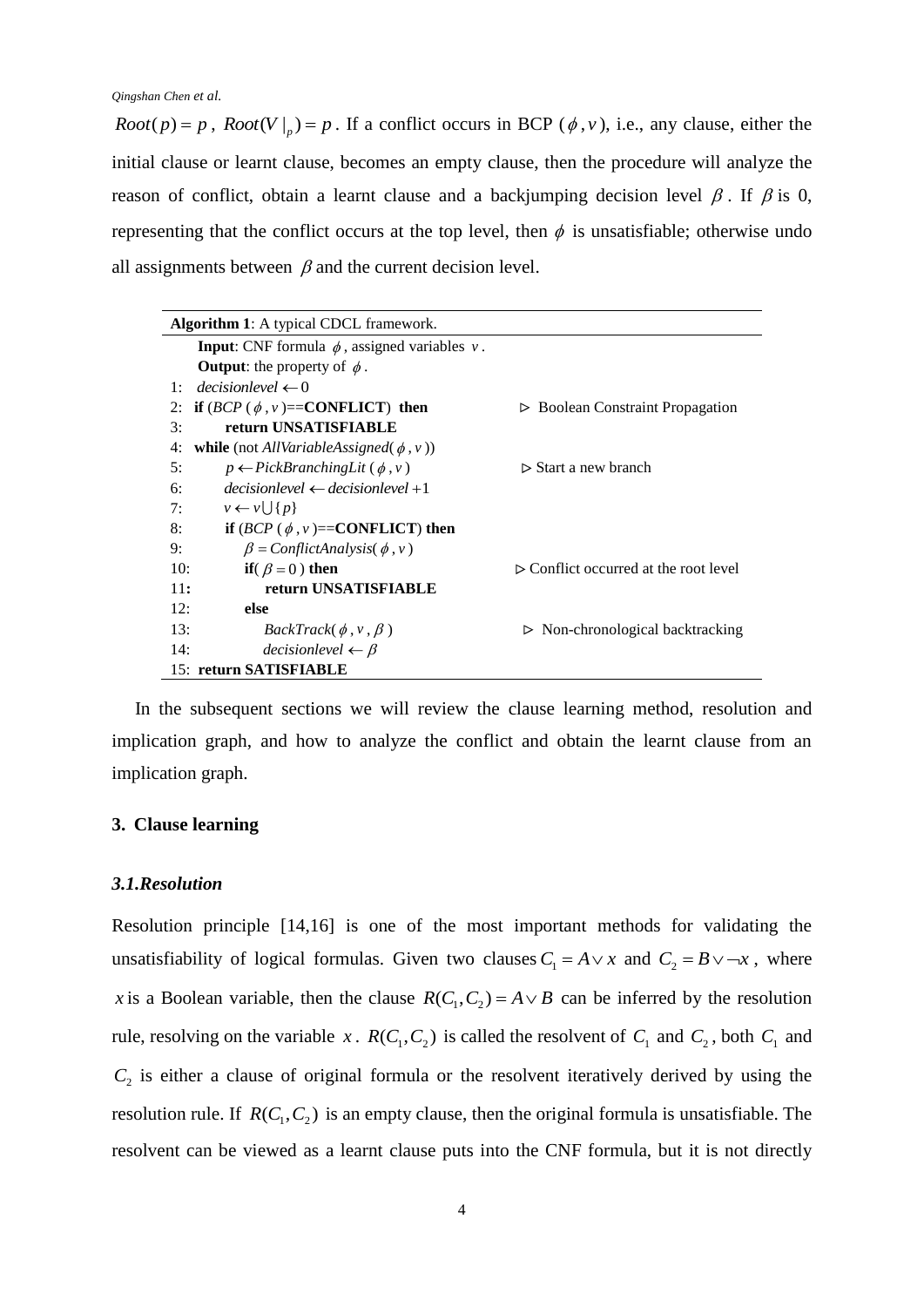derived from the conflict. In theory, the number of resolvents from a CNF formula is infinite, often requires amazing time and space complexity.

#### *3.2.Implication Graph*

CDCL based on implication graph [\[3\]](#page-15-1) makes the scale of learnt clauses obvious smaller than the conventional resolution, and more targeted. The main idea of this method is as follows: whenever the conflict occurs, i.e., there exists at least one clause whose literals are all false, then analyze the implication graph and find the reason of conflict, and a new learnt clause represents the conflict is derived and added to the CNF formula.

The implication graph reflects the relationships of assigned variables during the SAT solver process. An implication graph is a directed acyclic graph (DAG). A typical implication graph is illustrated in Fig. 1, which is constructed as follows:

- **Vertex:** each vertex represents a variable assignment and its decision level, e.g., in Fig. 1,  $x_1(6)$  represents the variable  $x_1$  is assigned true at the decision level 6,  $-x_8(6)$  represents the variable  $x<sub>8</sub>$  is assigned false at the decision level 6.
- Directed edge: the directed edge propagates from the antecedent vertices to the vertex q corresponding to the unit clause  $C_i$  that led to  $q$  assigned true, which will be labeled with  $C_i$ . Vertices have no incident edges corresponding to the decision variables. In Fig. 1,  $x_4$  and  $x_1$  are assigned false at the decision level 3 and 6, respectively, so  $C_1$  is a unit clause at the moment, its sole unassigned literal  $x_3$  must be assigned true for  $C_1$  to be satisfied. Therefore,  $-x_4(3)$  and  $-x_1(6)$  are the antecedent vertices of  $x_3(6)$ .
- **Conflict:** each variable corresponds to a unique vertex in the implication graph. A conflict occurs when there is a variable appears with positive and negative at the same time, such variable is referred to as the conflicting variable. In Fig. 1,  $x<sub>2</sub>$  is the conflicting variable. In this case, the search procedure will be broken and the conflict analysis procedure will be invoked.
- Unique Implication Point: A Unique Implication Point<sup>2</sup> (UIP) is a vertex in an implication graph that dominates both positive and negative branches of the conflicting variable. In Fig. 1,  $x_9$  has played a dominant role for the conflict branches  $x_2$  and  $-x_2$ . Therefore,  $x_9$  is a UIP. From the conflicting variable, along the incident edge backtrack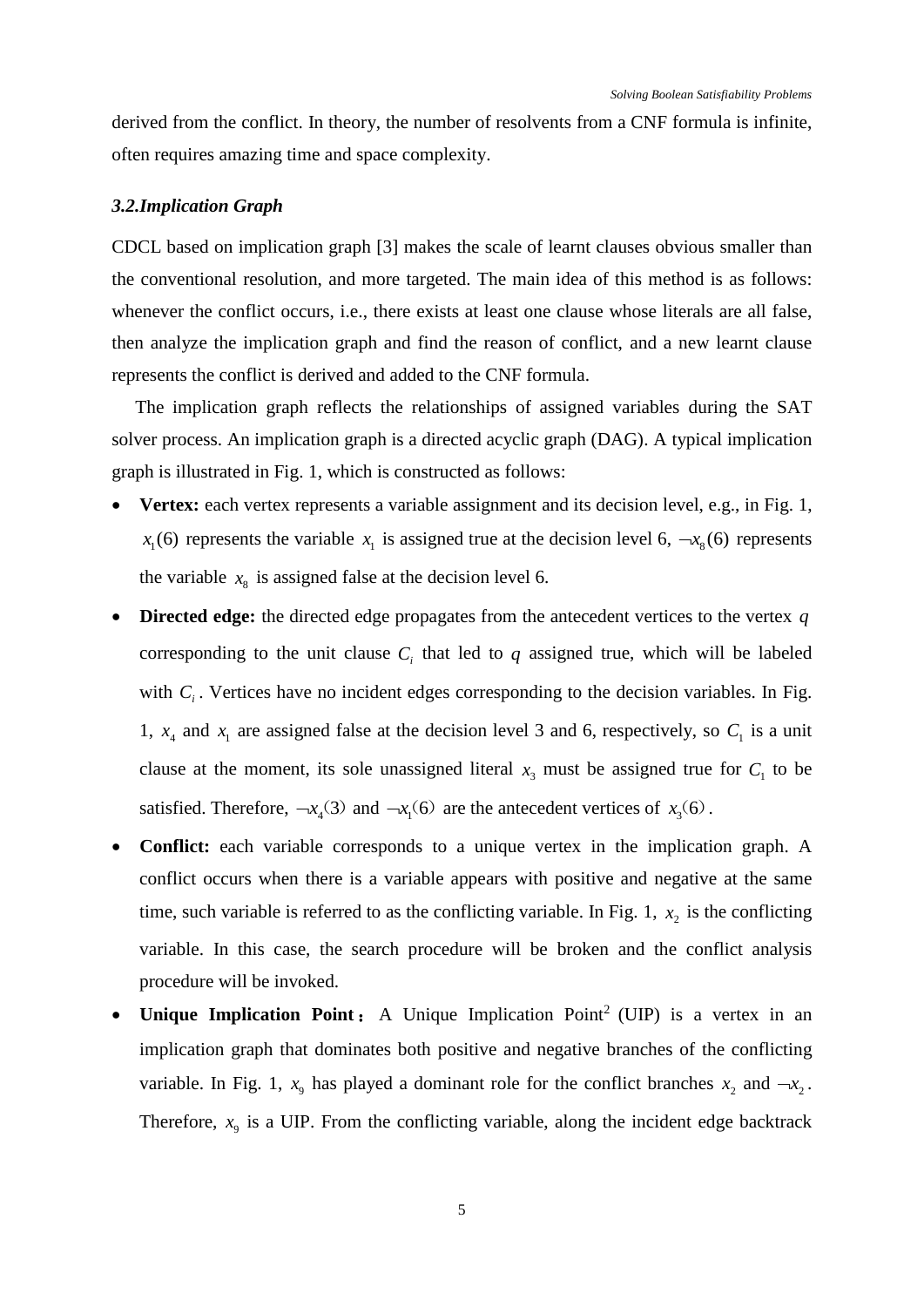to the current decision variable, UIPs are sorted in order as follows: called  $x<sub>9</sub>$  the First UIP [\[3\]](#page-15-1),  $x_3$  is the Last UIP.



Fig. 1. Clause database and implication graph.

### *3.3.Conflict Analysis and Learning*

Conflict analysis aims to find the reasons of conflict; such conflict is not always caused by a unique variable assignment. As shown in Fig. 1, in addition to the variable  $x<sub>1</sub>$  assigned true at the current decision level,  $x_4$ ,  $x_{10}$  and  $x_{13}$  are assigned true at the earlier decision level. Through the conflict analysis, we can construct a new clause  $C$  $C = (-x_1 \vee -x_4 \vee -x_{10} \vee -x_{13})$ as a constraint clause and put it into the initial clause database, and backtrack to the biggest level except the current conflict level [\[15\]](#page-16-0). Whenever the variables  $x_4$ ,  $x_{10}$  and  $x_{13}$  are assigned true,  $x_1$  must be assigned false for C to be satisfied, i.e., the SAT solver will not enter the conflict search space again.



Fig. 2. Different cuts on an implication graph.

When the conflict occurs, different learnt clauses can be deduced from the implication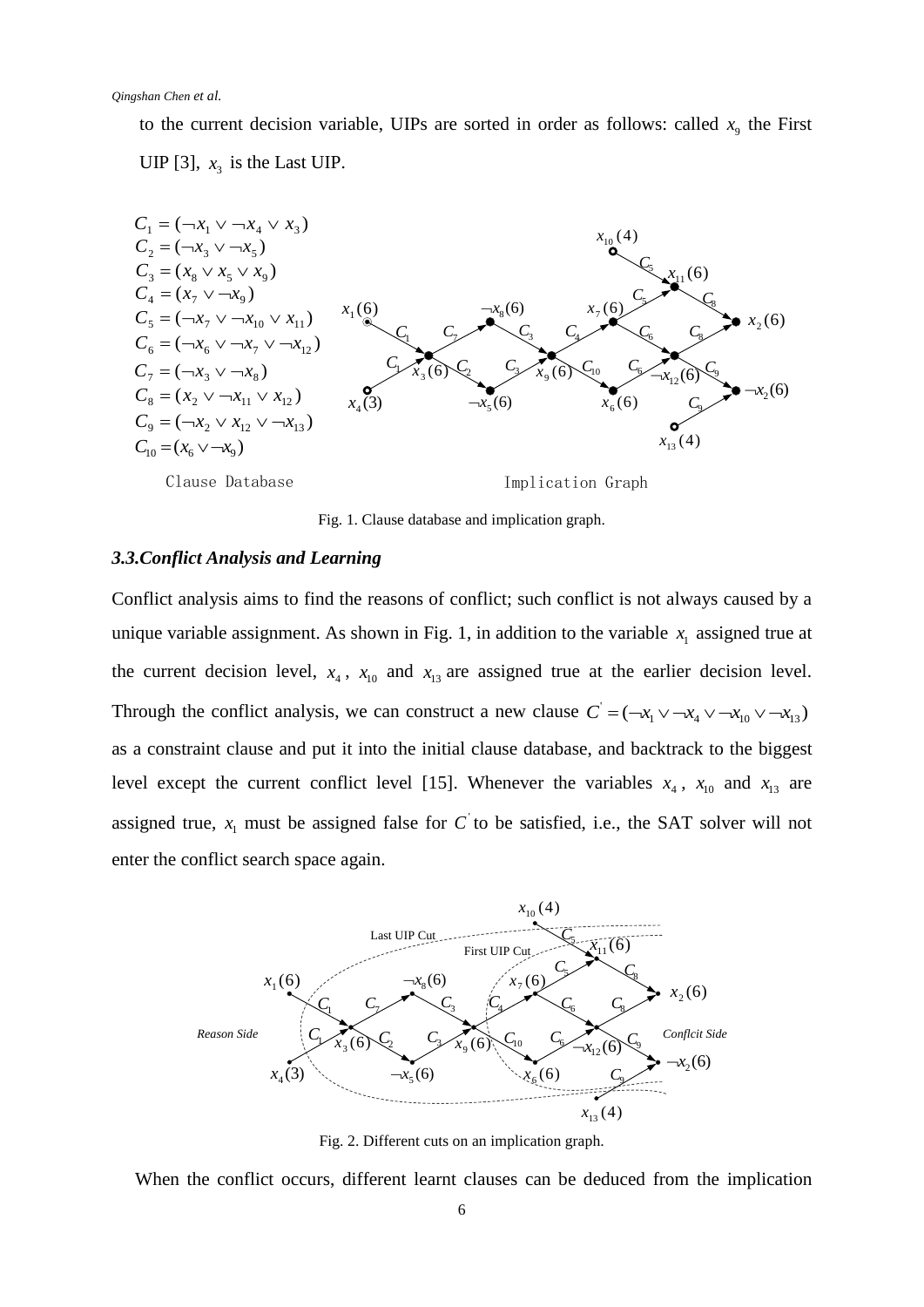graph by different UIP cuts. The implication graph will be divided into two parts, that is, the conflict side and the reason side. The conflict side contains the conflict variables, and the reason side contains the variable which caused the conflict. Grasp [\[3\]](#page-15-1) and Chaff [\[4\]](#page-15-2) used the First UIP cut, as shown in Fig. 2, the first UIP splits the implication graph by the unique implication point  $x_9$ , the corresponding learnt clause  $C_{FirstUP} = (-x_9 \vee -x_{10} \vee -x_{13})$  will be derived. Relsat [\[15\]](#page-16-0) used the Last UIP cut schema, the corresponding learnt clause is  $C_{LastUP} = (\neg x_1 \lor \neg x_4 \lor \neg x_{10} \lor \neg x_{13})$ , and backtrack to level 4.

Audemard [\[9\]](#page-15-8) proposed an extension of the clause learning method called *inverse arcs*, which is directly derived from the satisfied clause. As shown in Fig. 1, for the clause  $C_1 = (-x_1 \vee -x_4 \vee x_3)$ ,  $x_1$  is assigned true at the current decision level,  $x_4$  is assigned true at the smaller decision level, such that  $x_3$  will be assigned true at the current decision level, both  $x_1$  and  $x_4$  are the antecedent variables of  $x_3$ . Assume that there exists a clause  $C' = (x_4 \vee \neg x_{14} \vee \neg x_3)$ ,  $x_3$  is assigned true at the level 2, the literal  $x_4$  assigned at the level 7 is implied by the two literals  $x_{14}$  and  $x_3$  respectively assigned at the levels 2 and 6. So the is implied by the two literals  $x_{14}$  and  $x_3$  respectively assigned at the levels 2 and 6. So the clause C' is an inverse arc, the new clause  $R(\dot{C}, C_{LastUIP}) = (-x_1 \vee -x_{10} \vee -x_{13} \vee -x_{14} \vee -x_{3})$ ' is generated by resolution, then the search procedure will backtrack to the level 2, which is smaller than the previous value, i.e., the conflict can be found as early as possible.

From the above analysis,  $C_{FirstUP}$ ,  $C_{LastUP}$  and  $R(\dot{C}, C_{LastUP})$  are different cuts and processes based on the current implication graph, the learnt clause is a constraint condition with part of a few variables. Although the inverse arc can derive a smaller backtracking level, but it usually requires amazing amount of calculation. The motivation behind the present work is to seek an advanced learning algorithm, making the backtracking level smaller, amounts of calculation fewer, and the optimization efficiency higher. In order to break through the limit of classical learning schemes, we have done some research on logical deduction [\[1\]](#page-15-13), another automated reasoning method. Experiments show that the combination of implication graph and logical deduction is effective for some hard distances. Accordingly, in this paper, we propose an advanced learning algorithm based on the logical deduction. Through the analysis of correlation information between the decision variables at different decision levels, the proposed learning algorithm constructs the information constraints out of the implication graph, so as to guide the search process to avoid conflict as early as possible. The new learning algorithm is detailed in the following Section 4.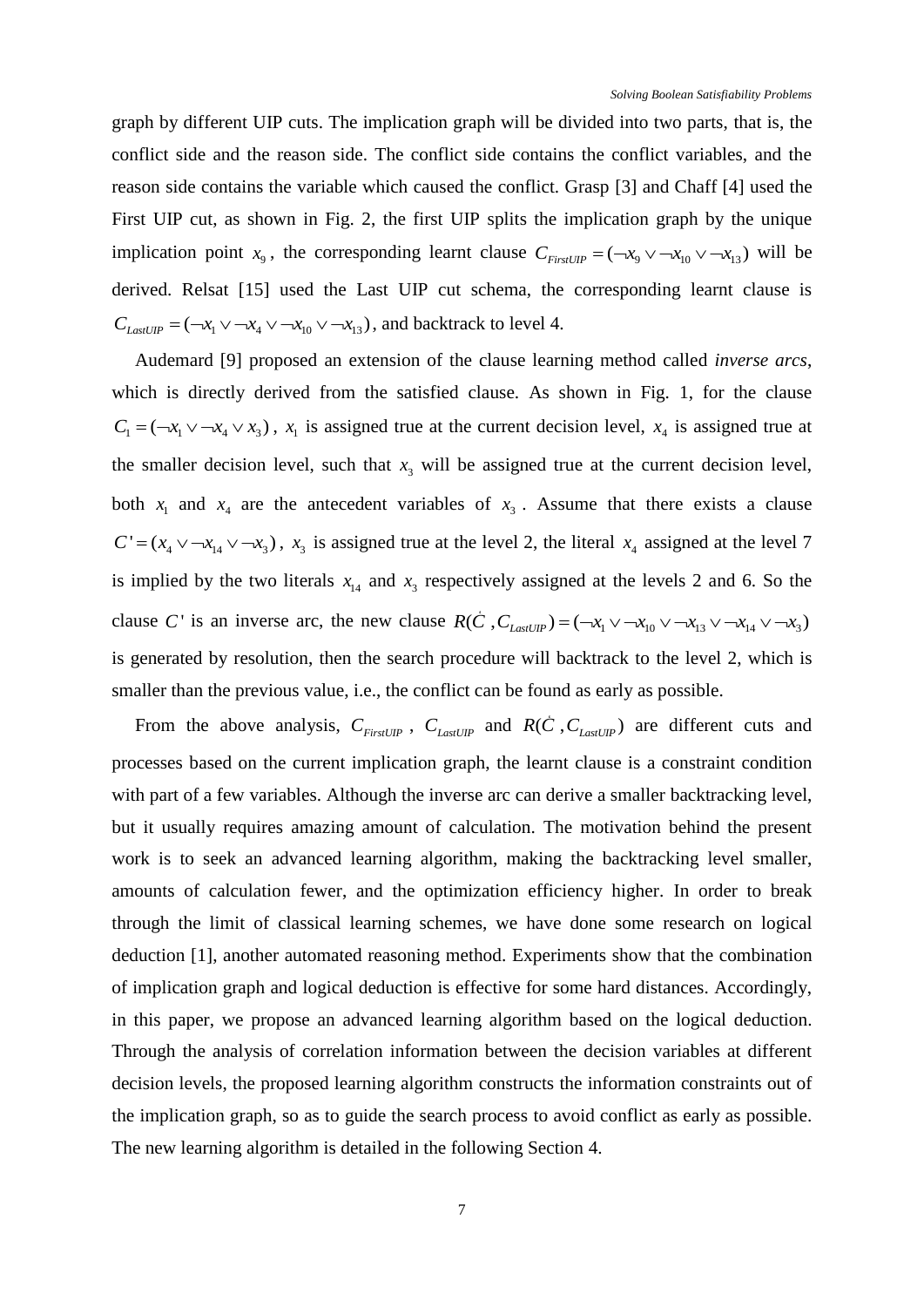### **4. An Advanced Clause Learning Algorithm Using Logical deduction**

### *4.1.Principle*

In this section, we propose a new approach using logical deduction for clause learning, and the logical method we used is mainly base on the resolution principle and its variations. Due to its simplicity, as well as its soundness and completeness, resolution method has been adopted by the most popular modern theorem provers. For further improving the efficiency of resolution, many refined resolution methods have been proposed such as linear resolution, semantic resolution, and lock resolution, etc. In this paper we use the structure of linear resolution deduction as the logical deduction method, in which many clauses are involved in the deduction, only one resolvent is derived.

**Definition 4.1** [\[16](#page-16-6)[,25](#page-16-7)] Let  $C_1$  and  $C_2$  be clauses and  $L_1$  a propositional variable. Then the clause  $R(C_1, C_2, L_i) = C_1 \vee C_2$  is called a resolvent of clauses  $C_1 = (L_1 \vee C_1)$  and  $C_2 = (\neg L_1 \vee C_2).$ 

**Definition 4.2** [\[25](#page-16-7)] Let S be a clause set.  $\omega = \{C_1, C_2, ..., C_k\}$  is called a resolution deduction from S to  $C_k$ , if  $C_i$  ( $i=1, ..., k$ ) is either a clause in S, or the resolvent of  $C_j$ and  $C_r$  ( $j < i, r < i$ ).

**Definition 4.3** [\[25](#page-16-7)] Let S be a clause set,  $C_0$  a clause in S. Then  $\omega = \{C_1, C_2, ..., C_k\}$  is called a linear resolution deduction from S to  $C_k$  with the top clause  $C_0$  (shown in Fig. 3).

(1)  $C_{i+1}$  is the resolvent of  $C_i$  (a center clause) and  $B_i$  (a side clause), where  $i = 0, 1, \ldots, k - 1;$ 

(2)  $B_i \in S$ , or  $B_i = C_j (j < i)$ .



Fig. 3. Classical linear resolution

#### *4.2.Extension*

As shown in Fig. 3, the resolution process is pushed forward from top to bottom with top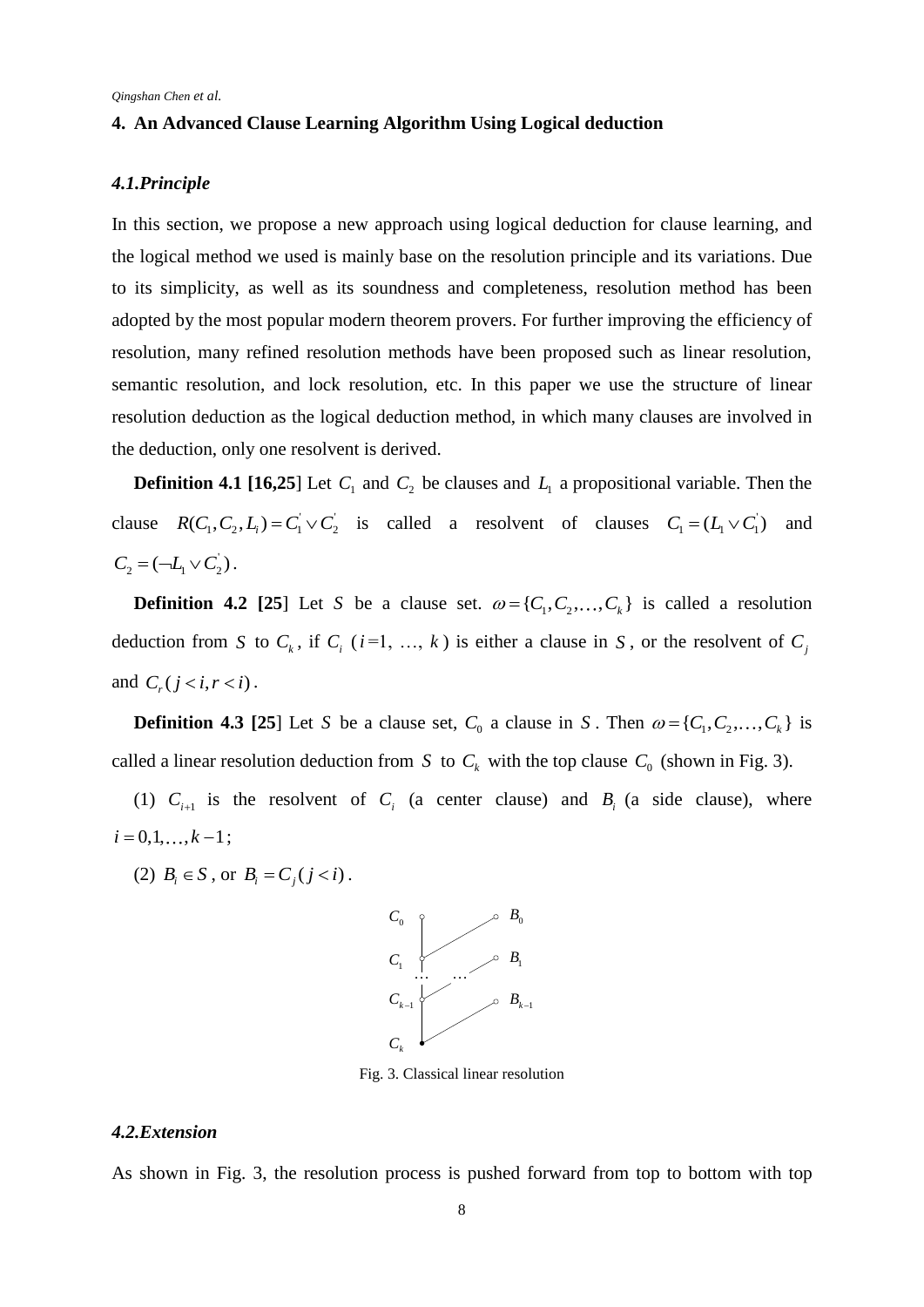clause  $C_0$ , any  $C_i$  ( $1 \le i \le k$ ) can be viewed as a learnt clause. Observe that the classical linear resolution is merely theoretical, and there have three uncertain factors (or defects) that limit the computer implementation:

(1) **Uncertain Resolution Literal**. Each resolution literal  $l_i$  belongs to  $C_i$ , any literal in  $C_i$  can be selected as a resolution literal  $l_i$ . Different  $l_i$  may generates the different resolvent  $C_{i+1}$ .

(2) **Uncertain Side Clause**. Whenever a center clause  $C_i$  and its resolution literal  $l_i$  are determined, any clause (including original clause and resolvent) which contains  $\neg l_i$  can be selected as side clause, so the arbitrariness of choosing side clause is increased sharply while generating new resolvents.

(3) **Uncertain Depth**. Here, the *depth* is *k* which represents the number of center clauses. If the last center clause  $C_k$  is nonempty and resolution literal is not pure literal, then the resolution deduction will be extended sustainably. Therefore, *k* is uncertain.

In general, for a large-scale CNF formula, the resolvents are often grown exponentially with the depth of the solution. Therefore, in a logical deduction, which clause should be chosen and how many literals are involved, will make a lot of influences on the efficiency of solving. In response to these uncertain factors, we present some extended strategies of integrating with CDCL solver. The logical deduction process can be invoked at any time of the CDCL search procedure, restrictive strategies make the resolving process more controllable and easily realized.

(1) **Synchronized Clause Learning (SCL)**. Linear logical deduction process synchronized with the CDCL clause learning. After the CDCL conflict analysis, a backtracking level is obtained, then we can reconstruct a linear resolution deduction between the backtracking level (also the root level) and the current decision level. Decision variables from the backtracking level to the current decision level are sequentially selected as the resolution literal. Our motivation is to prevent the resolution literals are arbitrarily selected. Further, the depth of resolution deduction is determined by backtracked level. Restrictive resolution literals and depth make the resolving process is controllable.

As an example illustrated in Fig. 4, assume that Fig. 4(a) is a partial sequence of variable assignments under the current conflict, where decision variables are grayed out and other variables behind the decision variable are implied variables under the corresponding decision assignments. When the conflict occurred at the current decision level 10, the backtracking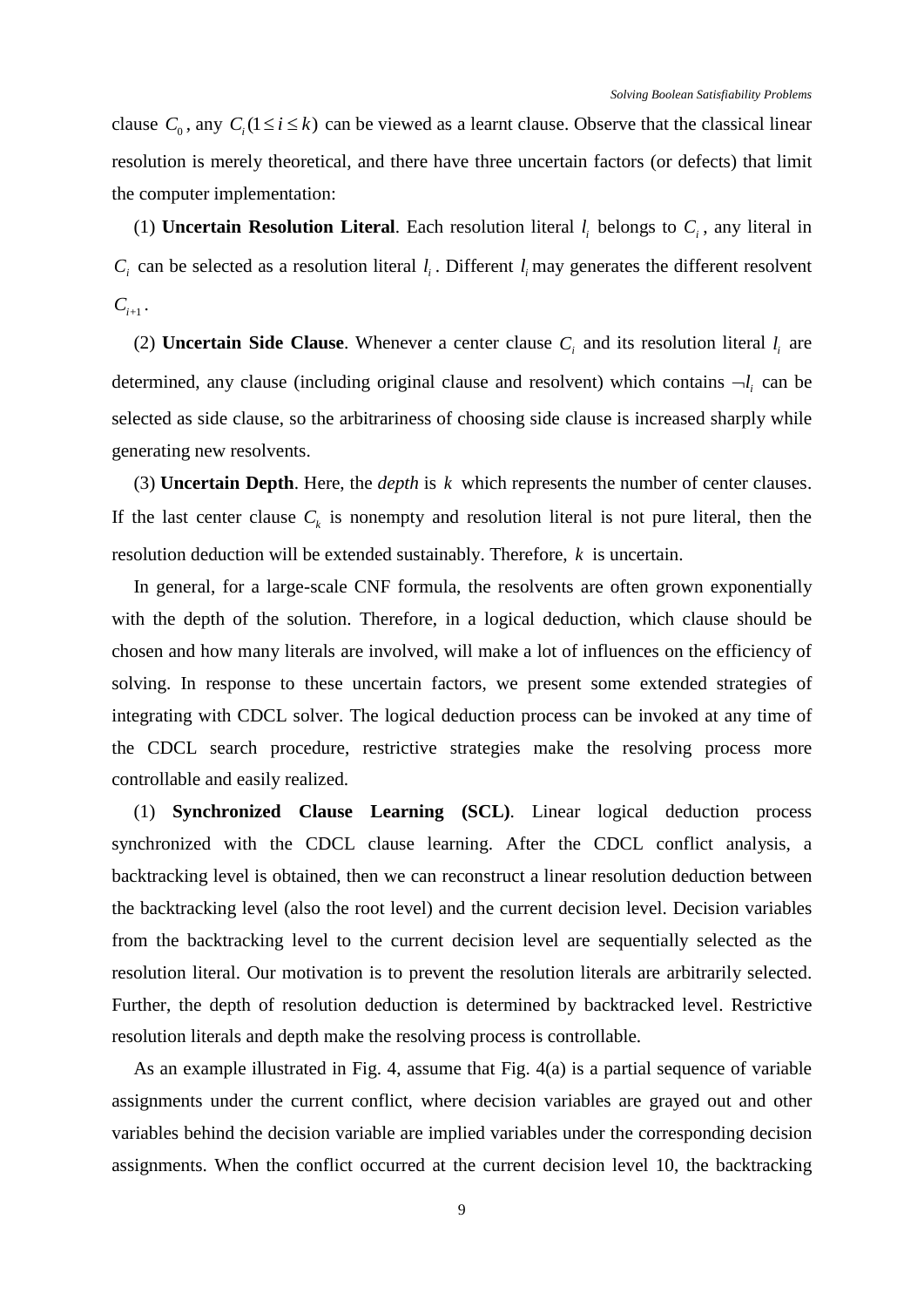level is 7 according to the CDCL conflict analysis, then our algorithm is invoked. Decision variables from the backtracking level to the current decision level are  $x_3$ ,  $x_{11}$ ,  $x_5$  and  $x_{16}$ respectively. With those decision variables, we can reconstruct a logical resolution deduction and get a new clause completely different from the procedure via the implication graph. The reconstructed process is shown in Fig. 4(b), where  $C_0$ ,  $B_0$ ,  $B_1$ ,  $B_2$  is part of  $C_0$ ,  $B_0$ ,  $B_1$ ,  $B_2$ , respectively. The resolvent  $C_3 = (x_{16} \vee C_0 \vee B_0 \vee B_1 \vee B_2)$  can be added to the clause database as a new learnt clause. Moreover, we can reconstruct another logical deduction shown in Fig. 4(c). Notice that the center clause  $C_0$  and the side clauses  $B_0$ ,  $B_1$ , and  $B_2$  are different from that shown in Fig. 4(b). Here, we add a tautology  $B_3 = (x_{16} \vee -x_{16})$  to the clause database. Then the resolvent  $C_4 = (-x_{16} \vee C_0 \vee B_0 \vee B_1 \vee B_2)$  is also a learnt clause, which contains the negation of the last decision variable  $x_{16}$  and similar to the traditional learnt clause by cutting the implication graph.



Fig. 4. The partial sequence of assignments under the current conflict and the reconstruct logical deduction by using those decision variables

(2) **Smaller Average Decision Level (SADL)**. For the side clause  $B_i$ , the average decision level excluding the unassigned literals should be as small as possible, and the number of unassigned literals must be as less as possible. There are two advantages for those selection strategies: one is the side clauses can be easily determined rather than randomly chosen, and therefore it can be seen as the conflict variables guided. The other and the most important is that, the smaller average decision level will cause the backtracking level smaller, i.e., the conflicts will occur as earlier as possible. On the other hand, the clauses with less unassigned literals are more likely unsatisfied, i.e., it is easier to become a unit clause or binary clause, hence it reduce the searching space more powerful.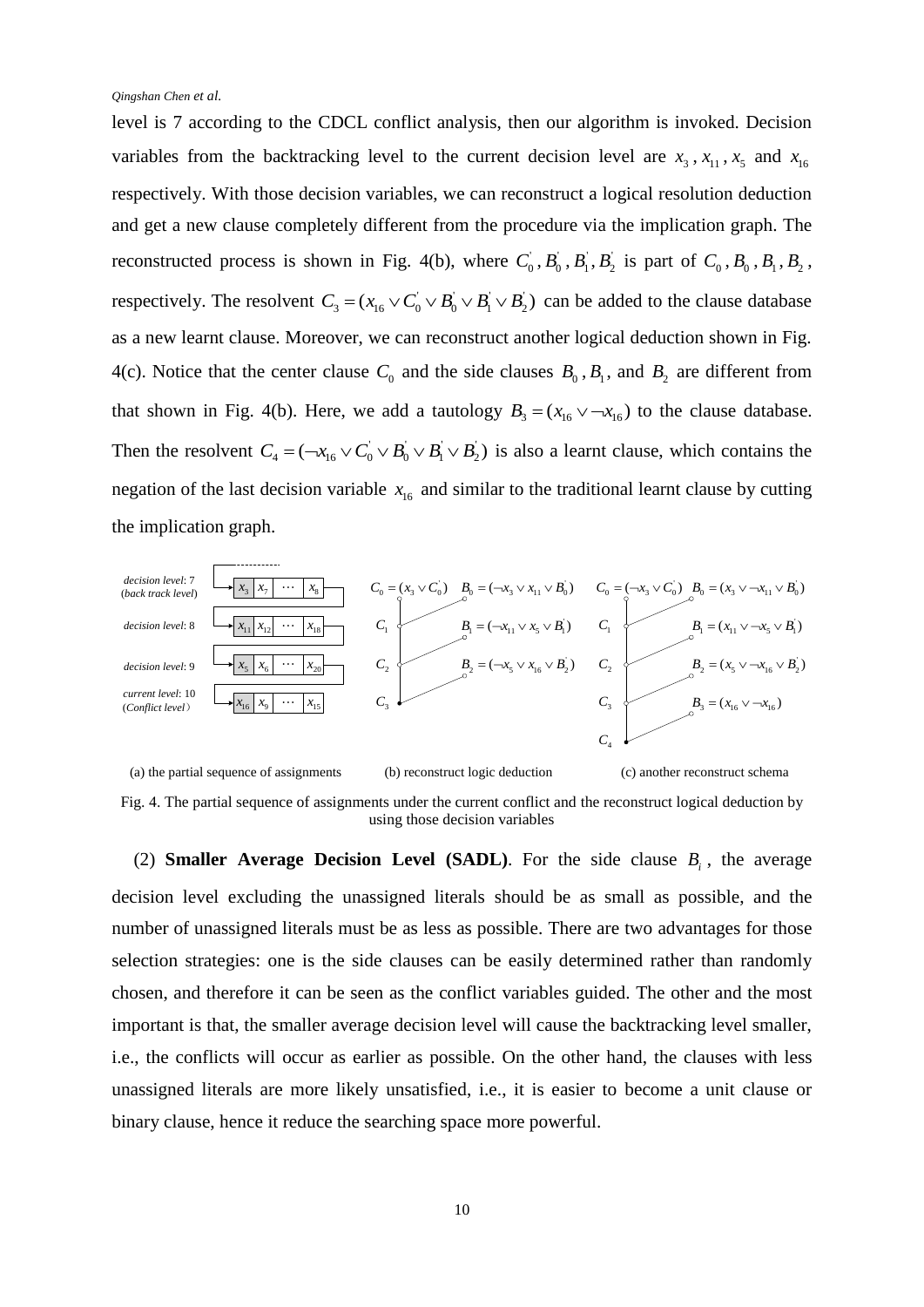(3) **Periodical Resolvent Deletion (PRD)**. In most cases the resolvents are grown exponentially, we need to construct automatic garbage collection that prevents memory overflow. It means, in short, the resolvents should be deleted periodically. However, it is not easy to estimate which one is best resolvent among those. Minisat [\[17\]](#page-16-8) set an activity weight for each learnt clause. Whenever a learnt clause takes part in the conflict analysis, its activity is bumped. Inactive clauses are periodically removed. Glucose [\[23](#page-16-4)[,26\]](#page-16-9) compute the Literals Blocks Distance (LBD) for each learnt clause. A learnt clause is partitioned into n subsets according to the decision level of its literals, then all the learnt clauses with LBD greater than 2 are periodically deleted. Inspired by Minisat and Glucose, we propose a new weighted activity evaluation for each resolvent as follows:

**Definition 4.4 (Weighted Activity -WA).** Let S be a clause set and  $\omega = \{C_1, C_2, \ldots, C_k\}$ be a linear resolution deduction from S to  $C_k$  with the top clause  $C_0$ . The number of resolvent  $C_i$  that takes part in the conflict analysis is defined as  $H(C_i)$ . The average decision

level (see (2)) of resolvent 
$$
C_i
$$
 is defined as  $L(C_i)$ . We define the weighted activity of  $C_i$  as\n
$$
A(C_i) = \left(1 - \frac{L(C_i)}{\max\{L(C)\}}\right) + \frac{H(C_i)}{\max\{H(C)\}}.
$$

Whenever the solver needs to collect garbage, all the resolvents which  $A(C)$  is lower than a threshold will be removed. This evaluation method is easy to understand. A resolvent with smaller average decision level and used repeatedly analyze conflict is more likely to be preserved.

The new advanced algorithm is shown in Algorithm 2, Through many times deductions by recursively selected clause  $B_i$ , the resolvent  $C_{i+1}$  can be added to the original CNF formula, which will not change the truth-value of the formula.

| <b>Algorithm 2:</b> The advanced clause learning by using the logical deduction. |                                                                      |  |  |  |  |  |
|----------------------------------------------------------------------------------|----------------------------------------------------------------------|--|--|--|--|--|
| <b>Input:</b> backtracking level <i>backlevel</i> after conflict analysis.       |                                                                      |  |  |  |  |  |
| <b>Output:</b> a new learnt clause by a logical deduction.                       |                                                                      |  |  |  |  |  |
| while $(\textit{backlevel} < \textit{decisionlevel})$<br>1:                      | $\triangleright$ <i>decisionlevel</i> : the current decision level.  |  |  |  |  |  |
| $i \leftarrow 0$<br>2:                                                           |                                                                      |  |  |  |  |  |
| $p = \text{trail}$ [ <i>Lastbacklevel</i> ]<br>3:                                | $\triangleright$ trail: the sequence of assigned variables.          |  |  |  |  |  |
| 4:<br>$q = \text{trail}$ [ Lastbacklevel +1]                                     |                                                                      |  |  |  |  |  |
| 5:<br>$B_i = getClause(\neg p, q)$                                               | $\triangleright$ Choose a clause which contains both $\neg p$ and q. |  |  |  |  |  |
| <b>if</b> $(B_i$ is existing)<br>6:                                              |                                                                      |  |  |  |  |  |
| $C_{i+1} = R(C_i, B_i)$<br>7:                                                    | $\triangleright$ Use the resolution rule on p with C and B.          |  |  |  |  |  |
| 8:<br>else                                                                       |                                                                      |  |  |  |  |  |
| 9:<br>break                                                                      | $\triangleright$ Stop deduction.                                     |  |  |  |  |  |
| 10:<br>$i \leftarrow i+1$                                                        |                                                                      |  |  |  |  |  |
| 11:<br>$backward \leftarrow \text{backlevel} + 1$                                |                                                                      |  |  |  |  |  |
| 12: <b>return</b> $C_{i+1}$                                                      |                                                                      |  |  |  |  |  |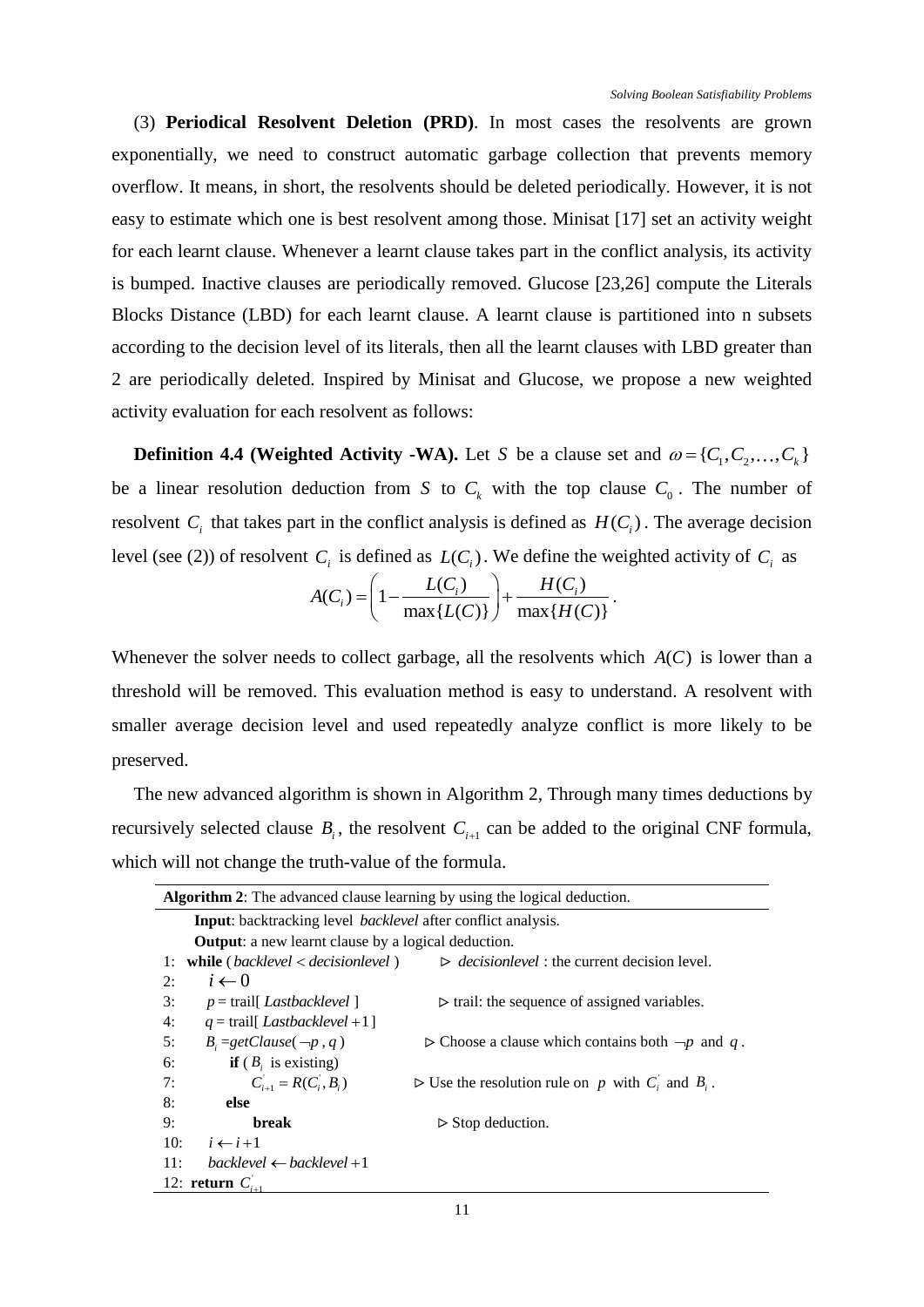#### *4.3.Compare with First UIP Cut*

Let's recall the example shown in Fig. 2, where the current decision level is 6. After a conflict occurs, a new learnt clause  $C_{LastUP} = (-x_1 \vee -x_4 \vee -x_{10} \vee -x_{13})$  can be inferred from the implication graph by the Last UIP cut. Because  $L_{x_4} < L_{x_{10}} \le L_{x_{13}} < L_{x_1}$ , the search procedure will get back to the second largest decision level 4. In this case, we can choose the smallest decision level  $L_{x_4} = 3$ . We start the logical deduction from the layer 3 to 6 (also starts from the root level). Assume that  $Root(-x_4) = x_{14}$  and  $Root(-x_{10}) = x_{15}$ , the decision variable of level 5 is  $x_{16}$ , there exist clauses  $C_{11} = (-x_4 \vee x_{14})$ ,  $C_{12} = (x_{15} \vee -x_{14} \vee -x_9)$ ,  $C_{13} = (-x_{15} \vee x_{16} \vee -x_{10})$ , and  $C_{14} = (-x_{16} \vee -x_{9})$ , we can infer some clauses by the logical deduction:

$$
C_1 = R(C_{11}, C_{12}, x_{14}) = (-x_4 \vee x_{15} \vee \neg x_9),
$$
  
\n
$$
C_2 = R(C_1, C_{13}, x_{15}) = (-x_4 \vee x_{16} \vee \neg x_9 \vee \neg x_{10}),
$$
  
\n
$$
C_3 = R(C_2, C_{14}, x_{16}) = (-x_4 \vee \neg x_9 \vee \neg x_{10}).
$$

Now we add  $C_3$  to the original CNF formula as a new learnt clause. The variable  $x_8$  is assigned true at the level 6 is implied by the two variables  $x_4$  and  $x_{10}$  which are assigned true at the levels 3 and 4 respectively.  $x<sub>8</sub>$  will inevitably become a conflict variable and earlier than  $x_2$ , the new implication graph is shown in Fig. 5.



Fig. 5. The clause database and implication graph based on the logical deduction.

#### **5. Experimental Results**

In this section, we empirically compare the performance between the SAT solvers with and without using the logical deduction. Minisat [\[17\]](#page-16-8) is the well-known SAT solver with the First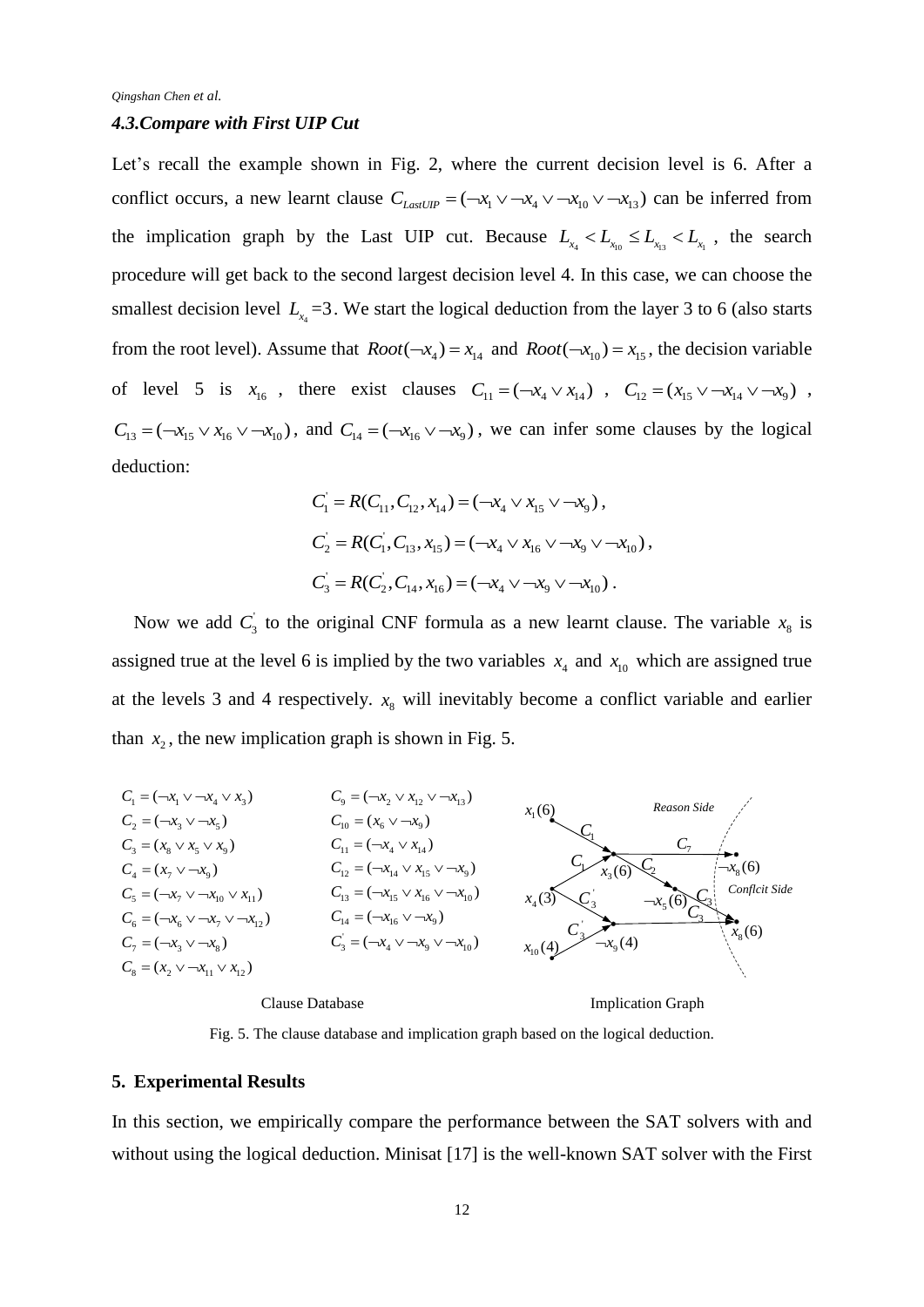UIP, some state of the art SAT solvers such as Glucose [\[26\]](#page-16-9), abcdSAT [\[27\]](#page-16-10) and COMiniSatPS [\[28\]](#page-16-11) are improved versions on the Minisat. So we have implemented the logical deduction with different *backlevel* in Minisat 2.2.0, called PSat\_bl0 and PSat\_blc respectively with the *backlevel* 0 and the *backlevel* from the conflict analysis. This comparison is made on the set of 286 instances from the main track of SAT-Race 2015, with a time out of 3600s. We used a farm of Xeon 2.4Ghz E5 with 16G bytes physical memory, the operating system is Hat Enterprise Red 6.

Both Minisat 2.2.0 and PSat can successfully solve the instances without any preprocessors and all conclusions are correct. Minisat 2.2.0 solved 170 instances, PSat with *backlevel*=0 solved 193 instances, and PSat with *backlevel* from the conflict analysis solved 203 instances. For the satisfiable problems, PSat\_blc solves 20 more instances than Minisat. For the unsatisfiable problems, PSat\_blc solves 13 more instances than Minisat. Table 1 summarizes the number of instances solved for different benchmark families, where some families have been cleared from the table that all solvers have equal numbers of solved instances. The manthey family [\[18\]](#page-16-12) is encoding of the Modulo game, a certain form of a combinatorial puzzle. We can see that our approach improves most obviously on the manthey family.

| Family                | Minisat 2.2.0  |                |              |                | PSat_bl0       |                | PSat_blc       |              |              |
|-----------------------|----------------|----------------|--------------|----------------|----------------|----------------|----------------|--------------|--------------|
|                       | <b>SAT</b>     | <b>UNSAT</b>   | <b>TOTAL</b> | <b>SAT</b>     | <b>UNSAT</b>   | <b>TOTAL</b>   | <b>SAT</b>     | <b>UNSAT</b> | <b>TOTAL</b> |
| manthey               | 36             | 28             | 64           | 37             | 29             | 66             | 41             | 29           | 70           |
| jgiraldezlevy         | 13             | $\Omega$       | 13           | 14             | $\overline{0}$ | 14             | 16             | 1            | 17           |
| xbits                 | 12             | $\Omega$       | 12           | 17             | $\theta$       | 17             | 17             | $\Omega$     | 17           |
| atco                  | 4              | 4              | 8            | 4              | 5              | 9              | 6              | 5            | 11           |
| 6sx                   | $\theta$       | 2              | 2            | $\Omega$       | 3              | 3              | $\overline{0}$ | 4            | 4            |
| $a a a i x$ -planning | $\theta$       | $\Omega$       | 0            | $\Omega$       | $\overline{2}$ | $\overline{2}$ | $\overline{0}$ | 2            |              |
| <b>ACG</b>            | $\theta$       |                |              |                | $\overline{c}$ | 3              |                | 2            | 3            |
| aes                   | $\overline{2}$ | $\Omega$       | 2            |                | $\overline{0}$ | 1              | 4              | $\Omega$     |              |
| <b>AProVE</b>         | 1              | $\Omega$       | 1            |                | 2              | 3              | 1              | 2            |              |
| Group_mulr            | $\mathbf{0}$   | $\Omega$       | 0            | $\theta$       | 1              | 1              | $\overline{0}$ |              |              |
| gss                   | $\overline{2}$ | $\Omega$       | $\mathbf{2}$ | $\overline{c}$ | $\theta$       | $\overline{c}$ | 3              | $\Omega$     | 3            |
| mrpp                  | 20             | 12             | 32           | 21             | 12             | 33             | 20             | 12           | 32           |
| partial               | 3              | $\Omega$       | 3            | 3              | $\mathbf{0}$   | 3              | 2              | $\Omega$     | 2            |
| <b>UCG</b>            | $\overline{2}$ |                | 3            | 3              | $\overline{c}$ | 5              | 3              | 2            | 5            |
| <b>UR</b>             | $\theta$       | $\Omega$       | 0            |                | $\overline{0}$ | 1              |                | $\Omega$     |              |
| UTI                   | $\Omega$       | $\Omega$       | 0            |                | 0              | 1              |                | 0            |              |
| countbitssr           | $\overline{0}$ | $\theta$       |              | $\Omega$       |                | 1              | $\overline{0}$ |              |              |
| vmpc                  | 2              | $\overline{0}$ | 2            | 2              | 0              | 2              |                | 0            |              |

Table 1. Zoom on some solved families.

Table 2 shows the average time of Minisat, PSat\_bl0 and PSat\_blc. As can be seen clearly, the logical deduction with the advanced clause learning method performs better than the original version no matter on SAT or UNSAT instances. For the satisfiable problems, Minisat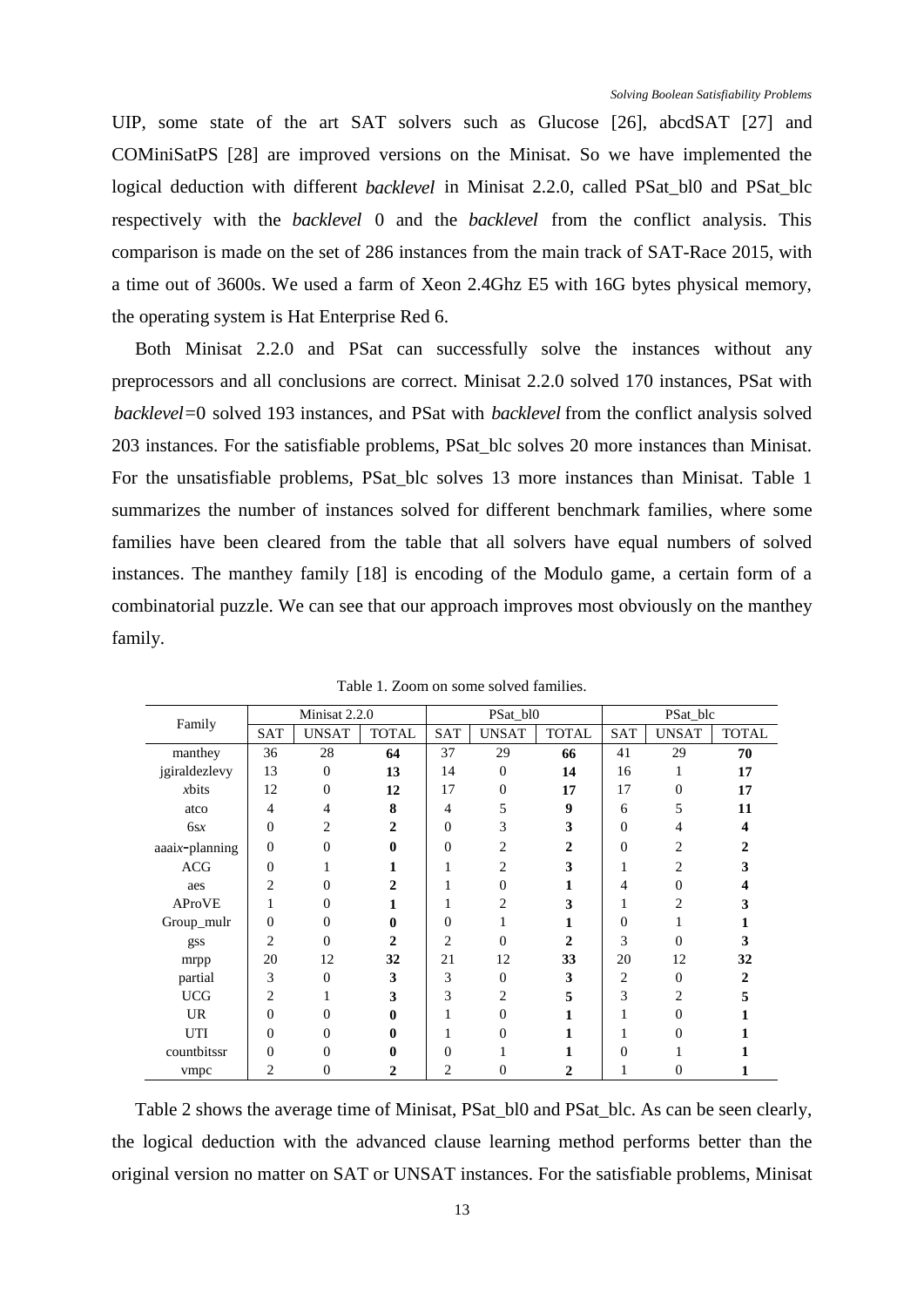solved 114 instances with average time 715.6s, but PSat\_blc requires only 305.8s for 134 instances. This illustrates the learnt clauses from reconstructing logical deduction are more efficient because of avoiding the potential conflict searching space. Fig. 6 shows that both PSat\_bl0 and PSat\_blc are more powerful than Minisat, where each dot corresponds to a SAT instance. Although the two versions of the PSat can improve the efficiency significantly, they behave differently, *backlevel* from conflict analysis is better than directly selecting the top level. The reason is that the logical deduction tends to spend more time, sometimes the learnt clauses have more literals while more clauses participates in the logical deduction and become redundant easily.

| Solver             | Minisat 2.2.0 |       |              | PSat bl0   |              |              | PSat blc   |       |        |
|--------------------|---------------|-------|--------------|------------|--------------|--------------|------------|-------|--------|
|                    | <b>SAT</b>    | UNSAT | <b>TOTAL</b> | <b>SAT</b> | <b>UNSAT</b> | <b>TOTAL</b> | <b>SAT</b> | UNSAT | TOTAL  |
| Solved instances   | 114           | 56    | 170          | l 26       | 67           | 193          | 134        | 69    | 203    |
| Total time $(s)$   | 81578         | 35629 | 117207       | 84372      | 42036        | 126408       | 40982      | 66164 | 107146 |
| Average time $(s)$ | 715.6         | 636.2 | 689.5        | 669.6      | 627.4        | 655.0        | 305.8      | 958.9 | 527.8  |



Fig. 6. Cactus plot of solvers with different clause learning schemas (2015 SAT-Race instances).

Fig. 7 shows the scatter plots that compare the Minisat and PSat in conflict times. Each plus in the plot corresponds to an instance, where the x-axis corresponds to the performance indexes solved by PSat and the y-axis corresponds to the performance indexes solved by Minisat. Instances that are upon the diagonal indicate PSat outperforms Minisat. Totally, 156 instances can be successfully solved by both Minisat and PSat. Among them, the number of conflicts for 97 instances solved by PSat are less than those for Minisat. It is shown that the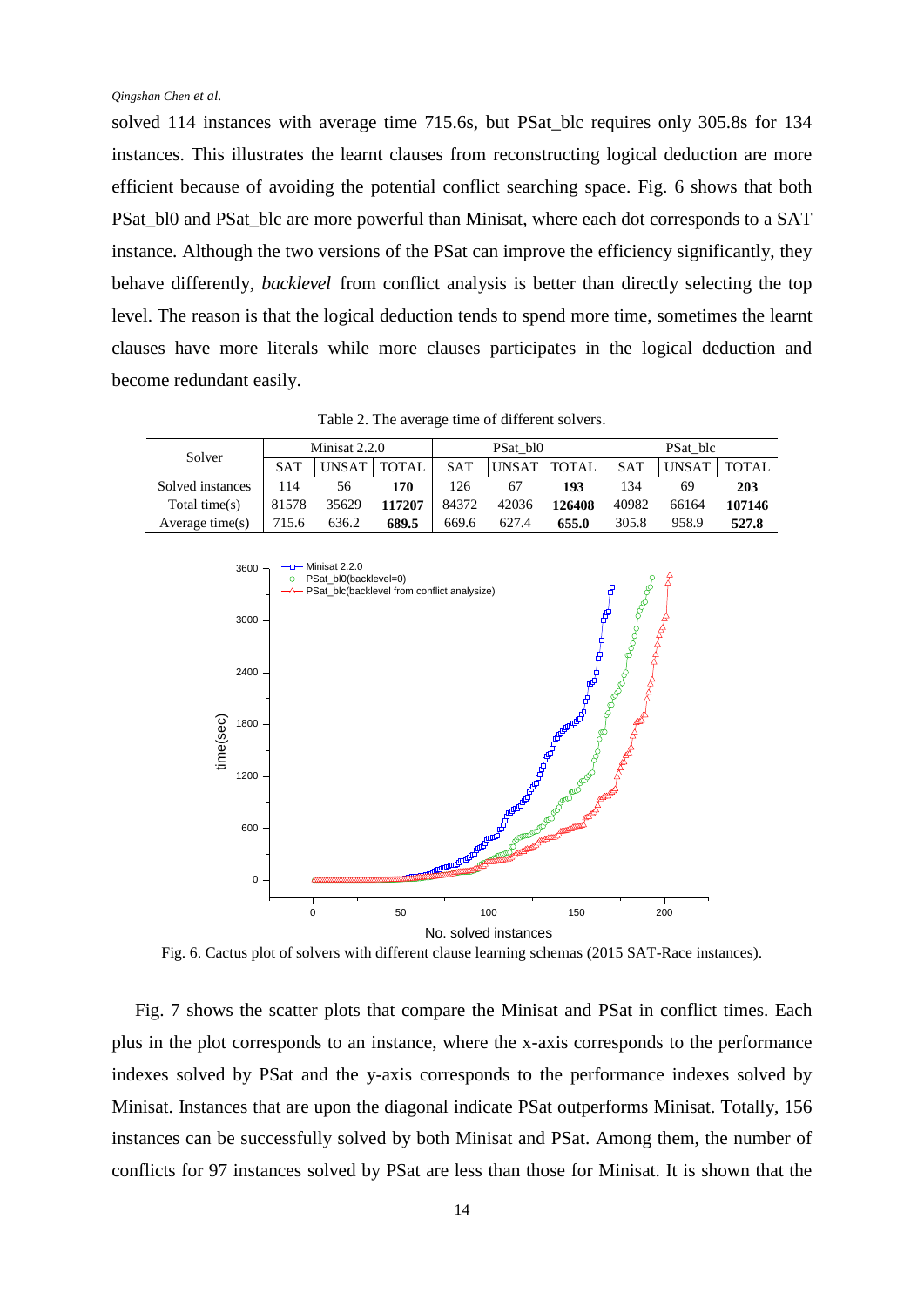proposed advanced clause learning algorithm in this paper can efficiently avoid conflict search space, and therefore obtain the solution more quickly.



Fig. 7. Comparison of conflict times with and without the advanced learning on 156 instances.

# **6. Conclusions**

In this paper, we have proposed an advanced learning algorithm for SAT problem. Whenever the SAT solver reaches a conflict, the advanced learning procedure will be triggered. A backjumping level is obtained by analyzing the implication graph. Through the iteratively logical deduction from the backjumping level to the current conflict level, a new learnt clause is obtained. The classic learning algorithms usually make the conflict occurs as early as possible, but easy to fall into a local optimum. As an extension of classic algorithms, our learnt clause contains more literals with smaller decision level, i.e. the possibility of SAT solver back-jump to the lower level will be bigger than before. We integrated the new algorithm into the state-of-the-art CDCL solver Minisat 2.2.0, experiments on the main track instances from SAT-Race 2015 showed that our algorithm has better performance. In future work, we plan to establish a detailed characterization system of clauses, in order to estimate clause of logical deduction, and obtain shorter resolvents.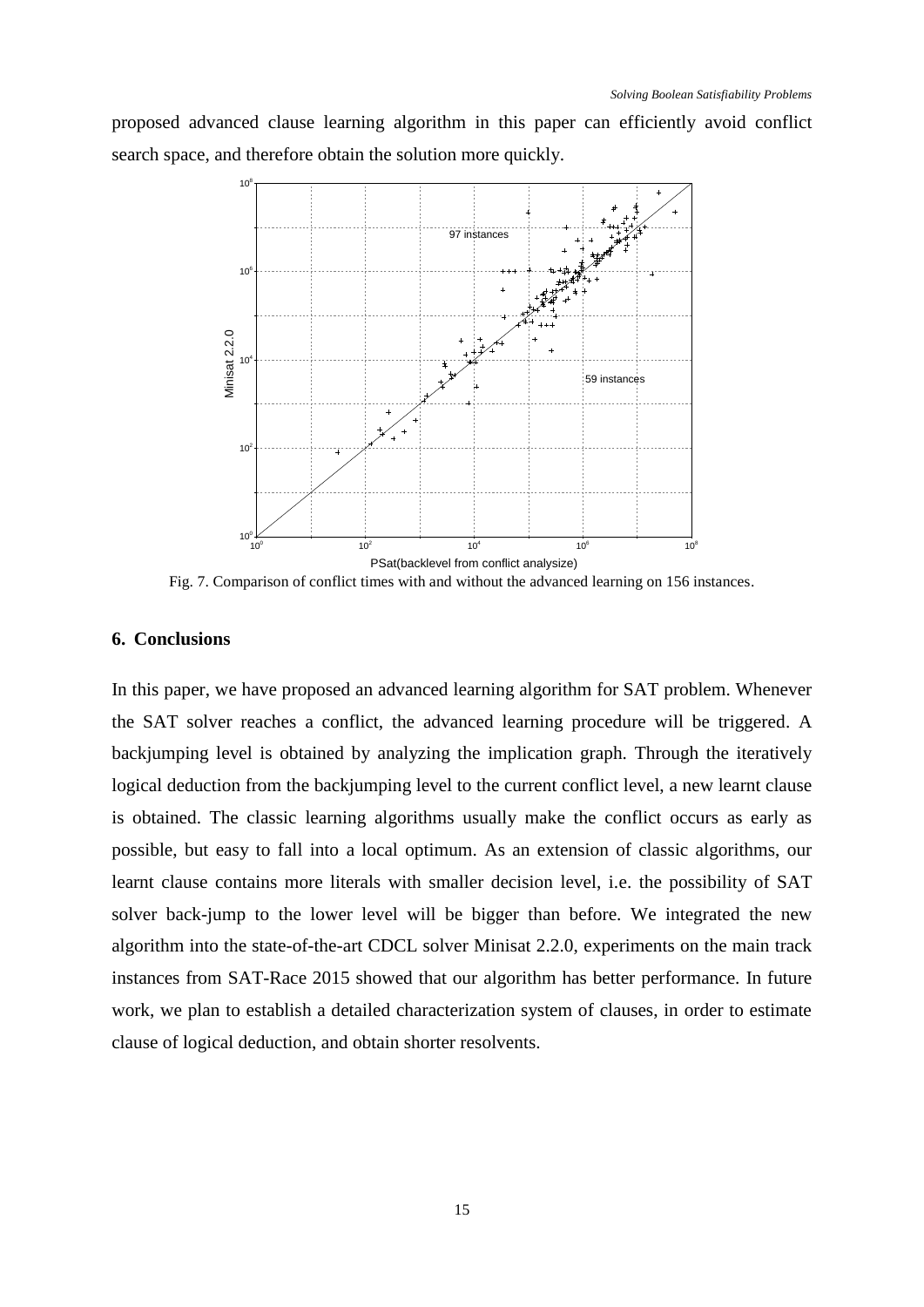#### **Acknowledgements**

This work is partially supported by the National Natural Science Foundation of China (Grant No. 61673320, 11526171, 61305074), and the Fundamental Research Funds for the Central Universities of China (Grant No. A0920502051305-24, 2682015CX060).

# **References**

- <span id="page-15-13"></span>1. Q. Chen, Y. Xu, X. He, A heuristic Complete algorithm for sat problem by using logic deduction. In Proceedings of 12th International FLINS Conference, pp. 496-501 (2016)
- <span id="page-15-0"></span>2. S.A. Cook, The complexity of theorem-proving procedures. In: Proc. STOC 1971, ACM, pp. 151-158(1971)
- <span id="page-15-1"></span>3. J.P. Marques-Silva and K.A. Sakallah, GRASP: A new search algorithm for satisfiability. In: International Conference on Computer-Aided Design, pp. 220-227 (1996)
- <span id="page-15-2"></span>4. M. Moskewicz, C. Madigan, Y. Zhao, L. Zhang, and S. Malik, Chaff: Engineering an efficient SAT solver. In: Design Automation Conference, pp. 530-535 (2001)
- <span id="page-15-4"></span>5. C.P. Gomes, B. Selman, and H. Kautz, Boosting combinatorial search through randomization, In: National Conference on Artificial Intelligence, pp. 431-437 (1998)
- <span id="page-15-3"></span>6. E. Goldberg and Y. Novikov, BerkMin: a fast and robust SAT solver. In: Design, Automation and Testing in Europe Conference, pp. 142-149 (2002)
- <span id="page-15-5"></span>7. N. Sörensson and A. Biere, Minimizing learned clauses. In: Proceedings of the 12th international conference on theory and applications of satisfiability testing (SAT'09), LNCS 5584, pp. 237-243 (2009), Springer, Heidelberg(2009)
- <span id="page-15-6"></span>8. Y. Hamadi, S. Jabbour, and L. Sais. Learning for dynamic subsumption. In: Proceedings of the 21st IEEE international conference on tools with artificial intelligence (ICTAI'09), pp. 328-335 (2009)
- <span id="page-15-8"></span>9. G. Audemard, L. Bordeaux, Y. Hamadi, S. Jabbour, and L. Sais, A generalized framework for conflict analysis, In: Proceedings of the eleventh international conference on theory and applications of satisfiability testing (SAT'2008), LNCS 4996, pp. 21-27 (2008). Springer, Heidelberg(2008)
- <span id="page-15-7"></span>10. Z. Newsham, V. Ganesh, S. Fischmeister, G. Audemard, and L. Simon. Impact of community structure on SAT solver performance, In Under Submission (2014)
- <span id="page-15-9"></span>11. S. Jabbour. Learning for dynamic assignments reordering. In: 21st IEEE international conference on tools with artificial intelligence (ICTAI'2009), Newark, New Jersey, USA, pp.336-343 (2009)
- <span id="page-15-10"></span>12. M. Davis, H. Putnam, A computing procedure for quantification theory, CACM, pp. 201- 215, 7(1960)
- <span id="page-15-11"></span>13. M. Davis, G. Logemann, and D. Loveland, A machine program for theorem proving, CACM, pp. 394-397, 5(1962)
- <span id="page-15-12"></span>14. J.A. Robinson, A machine-oriented logic based on the resolution principle. Journal of the ACM, pp. 23-411, 2(1965)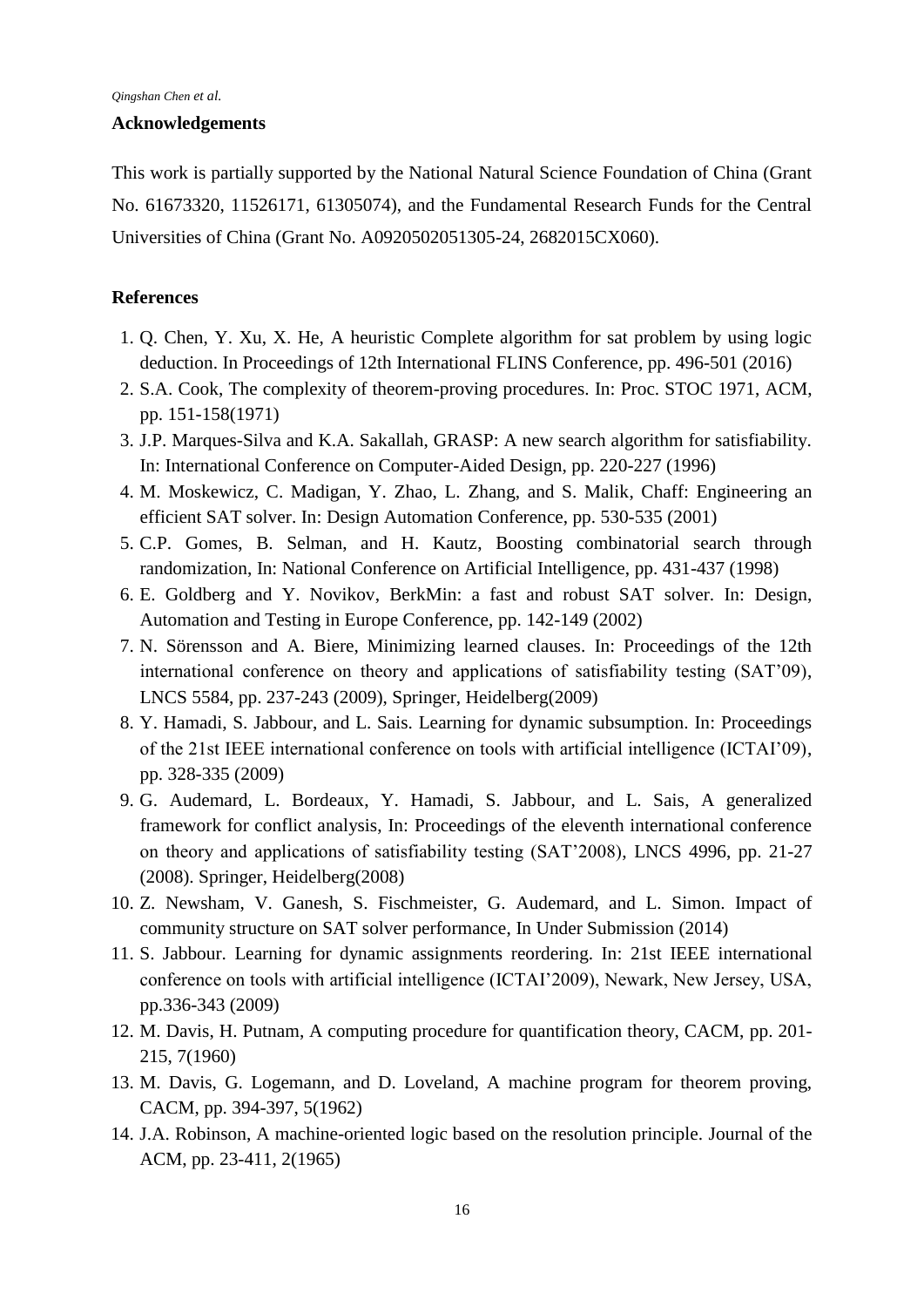- <span id="page-16-0"></span>15. R.J.J. Bayardo, R.C. Schrag, Using CSP look-back techniques to solve real-world SAT instances. In: Proceedings of the fourteenth national conference on artificial intelligence (AAAI-97), pp. 203-208 (1997)
- <span id="page-16-6"></span>16. C.L. Chang and R.C. T. Lee, Symbolic logic and mechanical theorem proving. USA: Academic Press (1997)
- <span id="page-16-8"></span>17. N. Eén, N. Sörensson, An extensible SAT solver, In: Proceedings of the Sixth International Conference on Theory and Applications of Satisfiability Testing (SAT'03). LNCS, vol. 2919, pp. 502-518. Springer, Heidelberg (2004)
- <span id="page-16-12"></span>18. http://baldur.iti.kit.edu/sat-race-2015/descriptions/bench/Modulo-HahnMantheyPhilipp.pdf
- <span id="page-16-1"></span>19. A. Biere, A.Fröhlich, Evaluating CDCL variable scoring schemes. In: M. Heule, S. Weaver (eds.) SAT 2015. LNCS 9340, pp. 405-422. Springer, Heidelberg (2015)
- <span id="page-16-2"></span>20. J.H. Liang, V. Ganesh, P. Poupart, and K. Czarnecki, Learning Rate Based Branching Heuristic for SAT Solvers, In: N. Creignou and D. L. Berre (eds.) SAT 2016, LNCS 9710, pp. 123-140. Springer, Switzerland (2016)
- <span id="page-16-3"></span>21. J. Huang. The effect of restarts on the efficiency of clause learning. In: Proceedings of the 20th International Joint Conference on Artificial Intelligence (IJCAI 2007), Hyderabad, India, January 6-12, 2007, pp. 2318-2323 (2007)
- 22. A. Biere, Adaptive restart strategies for conflict driven SAT solvers. In H. K. Büuning and X. Zhao, editors, Theory and Applications of Satisfiability Testing - SAT 2008, 11th International Conference, SAT 2008, volume 4996 of Lecture Notes in Computer Science, pp. 28-33 (2008)
- <span id="page-16-4"></span>23. G. Audemard, L. Simon, Predicting learnt clauses quality in modern SAT solvers. In C. Boutilier, editor, IJCAI, pp. 399-404 (2009)
- <span id="page-16-5"></span>24. J. Marques-Silva, I. Lynce, and S. Malik, Conflict-driven clause learning SAT solvers. In Handbook of Satisfiability. IOS Press (2009)
- <span id="page-16-7"></span>25. AJA. Robinson, and A. Voronkov, eds. Handbook of automated reasoning. Elsevier (2001)
- <span id="page-16-9"></span>26. G. Audemard, L. Simon, Glucose 2.3 in the SAT 2013 Competition. In: Proceedings of SAT Competition 2013, pp. 42-43 (2013)
- <span id="page-16-10"></span>27. J. Chen, A bit-encoding phase selection strategy for satisfiability solvers. In: Gopal, T.V., grawal, M., Li, A., Cooper, S.B. (eds.) TAMC 2014. LNCS, vol. 8402, pp. 158-167. Springer, Heidelberg (2014)
- <span id="page-16-11"></span>28. O. Chanseok, Patching minisat to deliver performance of modern sat solvers. In: SAT Race 2015 Solver and Benchmark Descriptions (2015)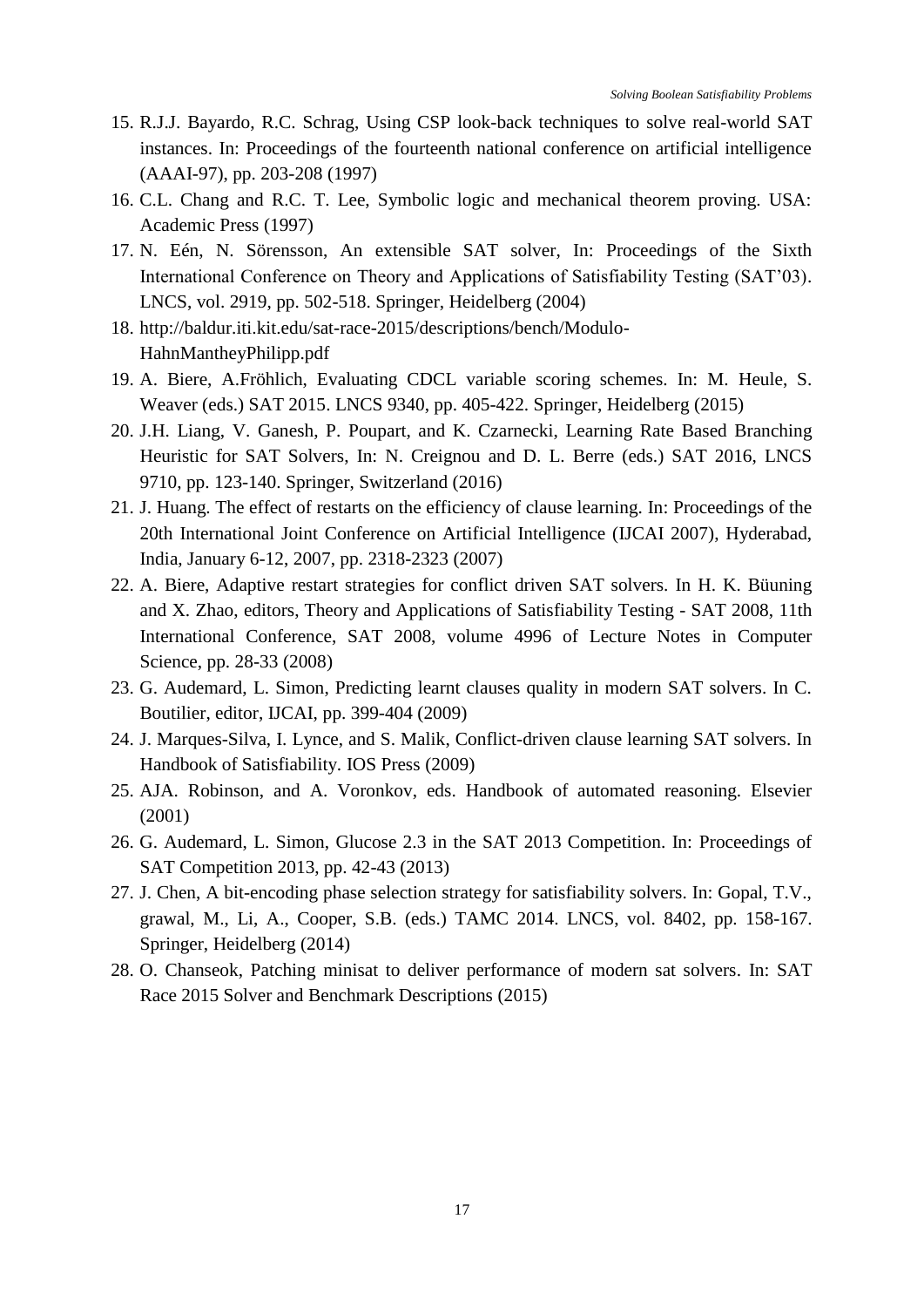Accept email.

-----Original Message----- From: Dr. Rosa Rodriguez - Editorial Office IJCIS [mailto:ijcis.office@atlantis-press.com] Sent: 17 March 2017 01:53 To: Mr. Qingshan Chen <qschen@home.swjtu.edu.cn> Cc: Yang Xu <xuyang@home.swjtu.edu.cn>; Liu, Jun <j.liu@ulster.ac.uk>; Xingxing He He  $\langle x. h \in \emptyset$ home.swjtu.edu.cn> Subject: [IJCIS-OA] Editor Decision - A Logical Deduction Based Clause Learning Algorithm for Boolean Satisfiability Problems

The following message is being delivered on behalf of IJCIS.

Mr. Qingshan Chen:

We have reached a decision regarding your submission to International Journal of Computational Intelligence Systems (OA), "A Logical Deduction Based Clause Learning Algorithm for Boolean Satisfiability Problems".

We are happy to announce that your article has been accepted for publication in IJCIS.

In order to facilitate a fast publication of your article, please read the instructions below carefully, so no delays will occur in publishing your article.

1) Please make sure that the article format is exactly as described in the author instructions of IJCIS. Please, keep the length of your article to at most 20 journal pages. More pages may result in publication delays. Also, please limit your bibliography to 50 references maximum (except for review papers).

LaTeX:

[http://www.atlantis-press.com/publications/journals/ap-journal-article](http://www.atlantis-press.com/publications/journals/ap-journal-article-latex.zip)[latex.zip](http://www.atlantis-press.com/publications/journals/ap-journal-article-latex.zip)

Word:

[http://www.atlantis-press.com/publications/journals/ap-journal-article](http://www.atlantis-press.com/publications/journals/ap-journal-article-word.zip)[word.zip](http://www.atlantis-press.com/publications/journals/ap-journal-article-word.zip)

2) Please make sure that you use the final version of your paper, including any corrections as suggested by the Editor and reviewers.

3) As your paper will be published as an Open Access paper, you will need to pay Article Processing Charges (APC) before the publication of your paper.

Please go to this page in order to make the payment: <http://www.atlantis-press.com/publications/ijcis/ijcis-payment.html>